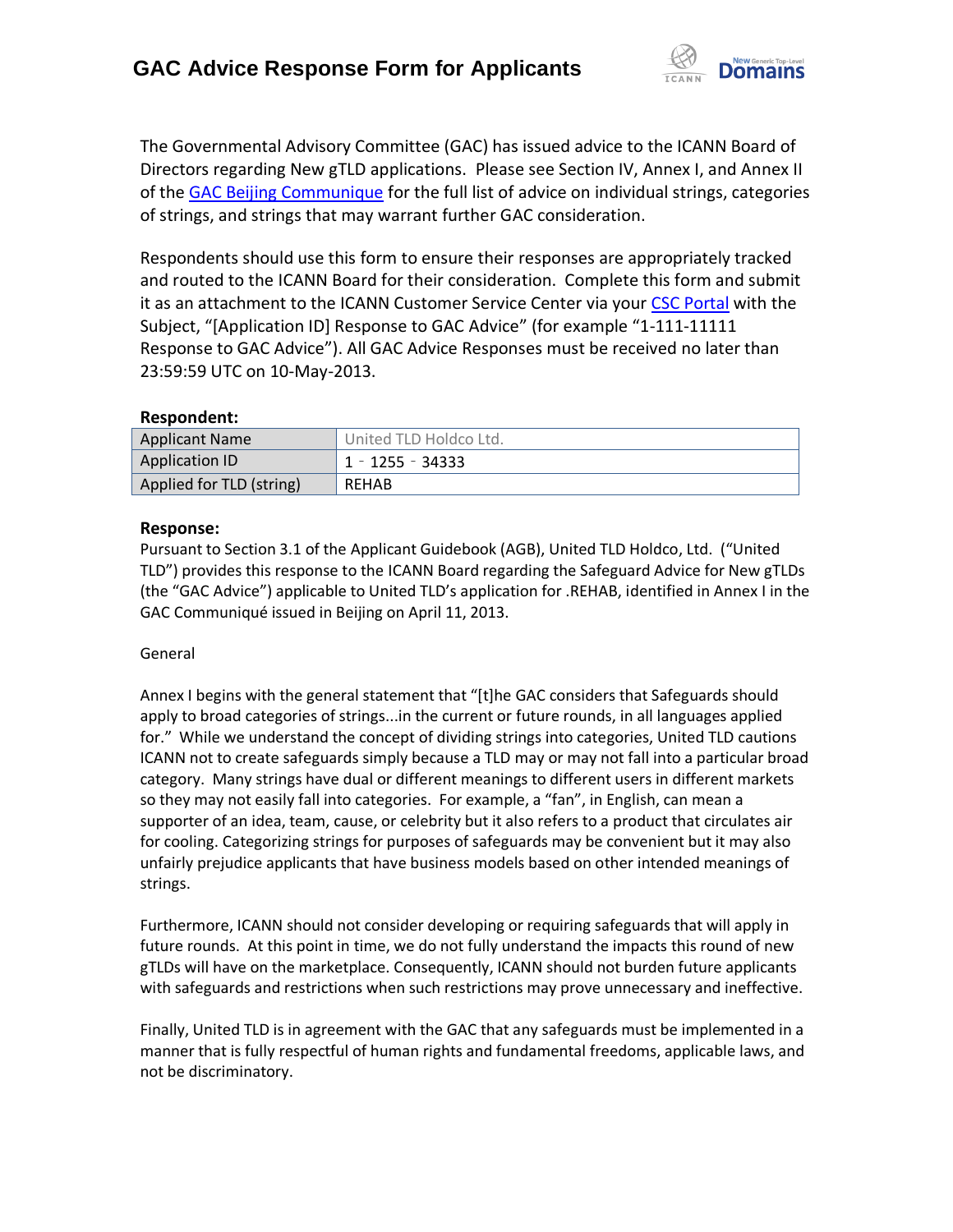

Safeguards 1-6

The GAC has advised that six general Safeguards should apply to all new gTLDs and be subject to contractual oversight: 1) WHOIS verification and checks; 2) Mitigating abusive activities; 3) Security checks; 4) Documentation (of WHOIS records and other reports); 5) Making and Handling Complaints; and 6) Consequences (for registrants who violated policies).

With respect to these six general Safeguards, United TLD wishes to highlight the fact that in each of its 26 applications for new gTLDs, including its application for .REHAB, United TLD expressly and pro-actively declared its intention to implement a version of each of these six safeguards. In addition, United TLD filed public interest commitments (PICs) for each of its 26 applications specifically committing to the implementation of these types of safeguards.

Despite our full commitment to these six Safeguards and our agreement that all registry operators should make similar commitments, United TLD warns ICANN that the GAC should not dictate the specific processes, procedures or requirements for implementing these safeguards. Registry Operators should be able to develop their own methodology within ICANN policy guideline and best practices for conducting the security checks, for example, or for maintaining statistical reports and for addressing violations of their terms of service. There is no single "best practice" for implementing these safeguards and registry operators should not be forced to adopt specific methods or processes for doing so. Innovation takes place when competition is allowed to develop different methodologies to address a problem. Therefore, United TLD agrees with GAC Advice related to these six Safeguards so long as it is allowed to develop its own specific methodology and practices for implementation.

### Category 1 Safeguards

In addition to the six general Safeguards applicable to all new gTLDs, the GAC has advised that five additional "Category 1" safeguards be implemented for strings linked to "Consumer Protection, Sensitive Strings, and Regulated Markets." United TLD wishes to comment on each of these additional safeguards in turn with respect to .REHAB:

1. Registry Operators will include in their acceptable use policies, terms requiring registrants to comply with all applicable laws. This safeguard seems to apply to all categories identified by the GAC. United TLD has drafted its Acceptable Use (Anti-Abuse) Policy, applicable to all of its gTLDs, which includes specific language requiring registrants to comply with all applicable laws. Therefore United TLD agrees with this GAC Advice for .REHAB.

2. Registry operators will require registrars at the time of registration to notify registrants of this requirement. This safeguard also seems to apply to all categories identified by the GAC. United TLD's Registry-Registrar Agreement specifically requires registrars to inform their registrants that they must comply with our Acceptable Use Policy applicable to all of our gTLDs. Therefore we also agree with this GAC Advice for .REHAB.

3. Registry Operators will require registrants who collect sensitive data to implement security measures commensurate with the offering of "those" services. Unfortunately, this safeguard is not specific enough and so United TLD is unable to respond with any concrete process to address the GAC concerns. For example, "sensitive health and financial data" is not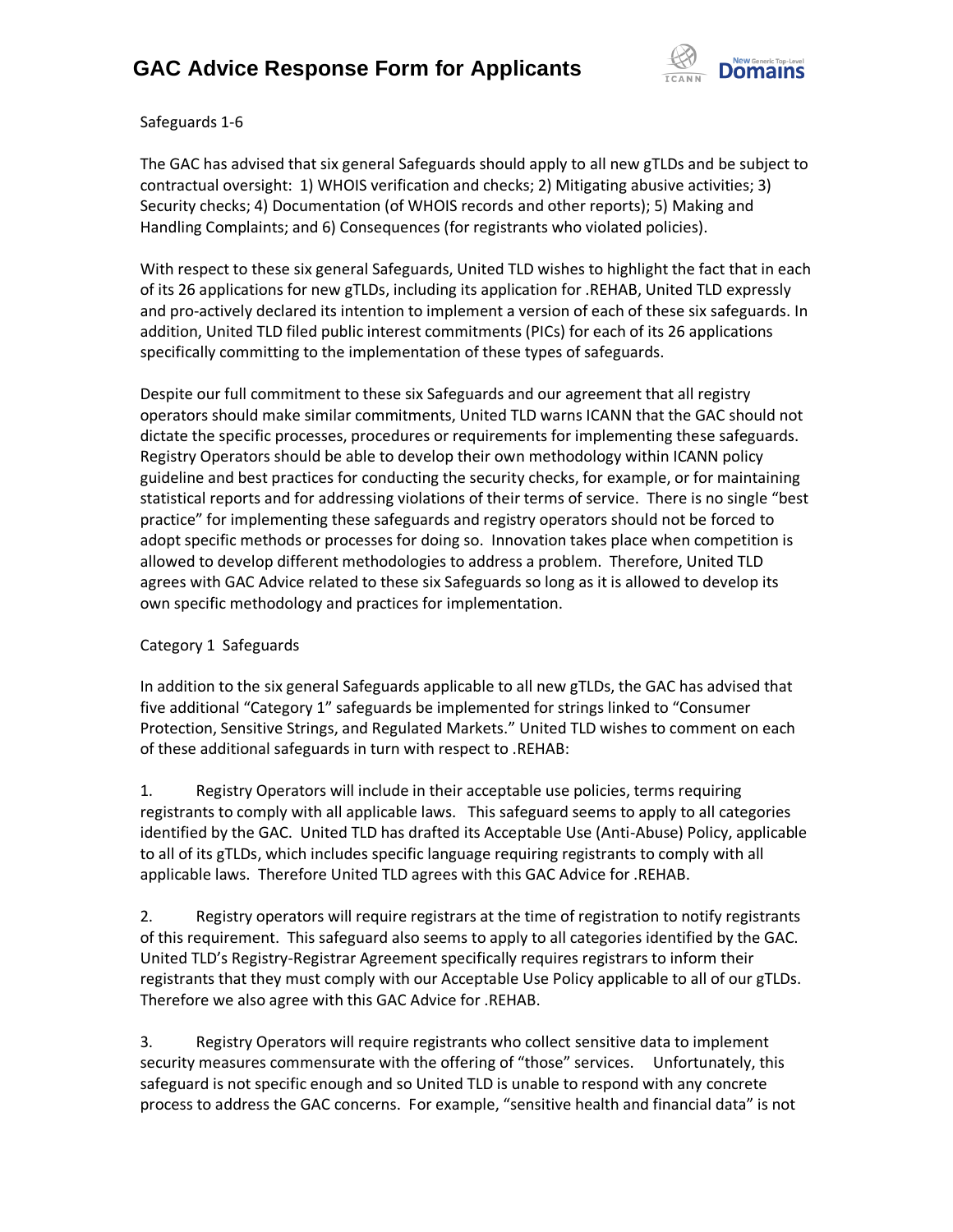

defined nor are any factors given to measure to determine "appropriate security measures commensurate with the offering of those services." Furthermore, what are "those services" to which the advice refers and what are the "applicable laws" and "recognized industry standards" for those services? An applicant would need specific answers to these questions in order to understand what safeguards are specifically being recommended before being able to formulate any type of response.

As a general principle United TLD believes the applicable law and recognized industry standards have been and continue to be developed and implemented by appropriate legislative, law enforcement and industry expert bodies and should not be developed by the Registry Operator. As an applicant we are committed to working with law enforcement and authorized regulators and responding to their requests in a timely and efficient manner.

4. Registry Operators will establish a working relationship with the relevant regulatory body including developing a strategy to mitigate abuse. With respect to .REHAB, although some types of REHAB are related to the health and fitness field and may have a licensed or professional section there are many forms of REHAB that are related to a completely different field. For example home "rehab" and design "rehab" are standard terms used in the construction and design world with popular television shows on the subject matter using the term "rehab." In such cases, where the term has no relevance to the health field, it would be inappropriate, and impossible, to find a "relevant regulatory body" with whom to establish a relationship related to the use of .REHAB. Even if United TLD narrowed the scope of the TLD to the health field, what if the relevant regulatory body simply declined to work with United TLD or does not respond to our requests for collaboration? It is unclear how a registry is supposed to address that issue. It is for these reasons that United TLD believes it is unable to fully comply with this advice and advises the Board to reject such advice.

5. Registrants must be required by the Registry Operators to provide them a single point of contact for the notification of complaints or abuse. This safeguard seems to apply to all categories identified by the GAC. The biggest challenge with this safeguard requirement is that, historically, the registry operator does not engage in direct contact or communication with the registrants. Communications are almost exclusively between registrants and registrars who manage the customer relationship. Inserting the registry operations in that communication exchange will very likely result in unnecessary customer confusion. United TLD is reluctant to implement this particular safeguard for any of its strings out of respect for the registrarregistrant business relationship that has been well-established since the earliest days of commercial internet use. However, United TLD wishes to point out that it already has a point of contact for a registrant as a result of the accurate WHOIS data requirements appearing which are now more easily enforceable under the new Registrar Accreditation Agreement.

#### Additional Category 1 Safeguards

The GAC Advice also notes that "some of the above strings" may require further targeted safeguards to address specific risks and adds Safeguards No. 6, No. 7, and No. 8 to the five Category 1 Safeguards described above. Despite its uncertainty to whether these Safeguards apply directly to United TLD's applied for TLDs, we would like to comment on the three additional Safeguards: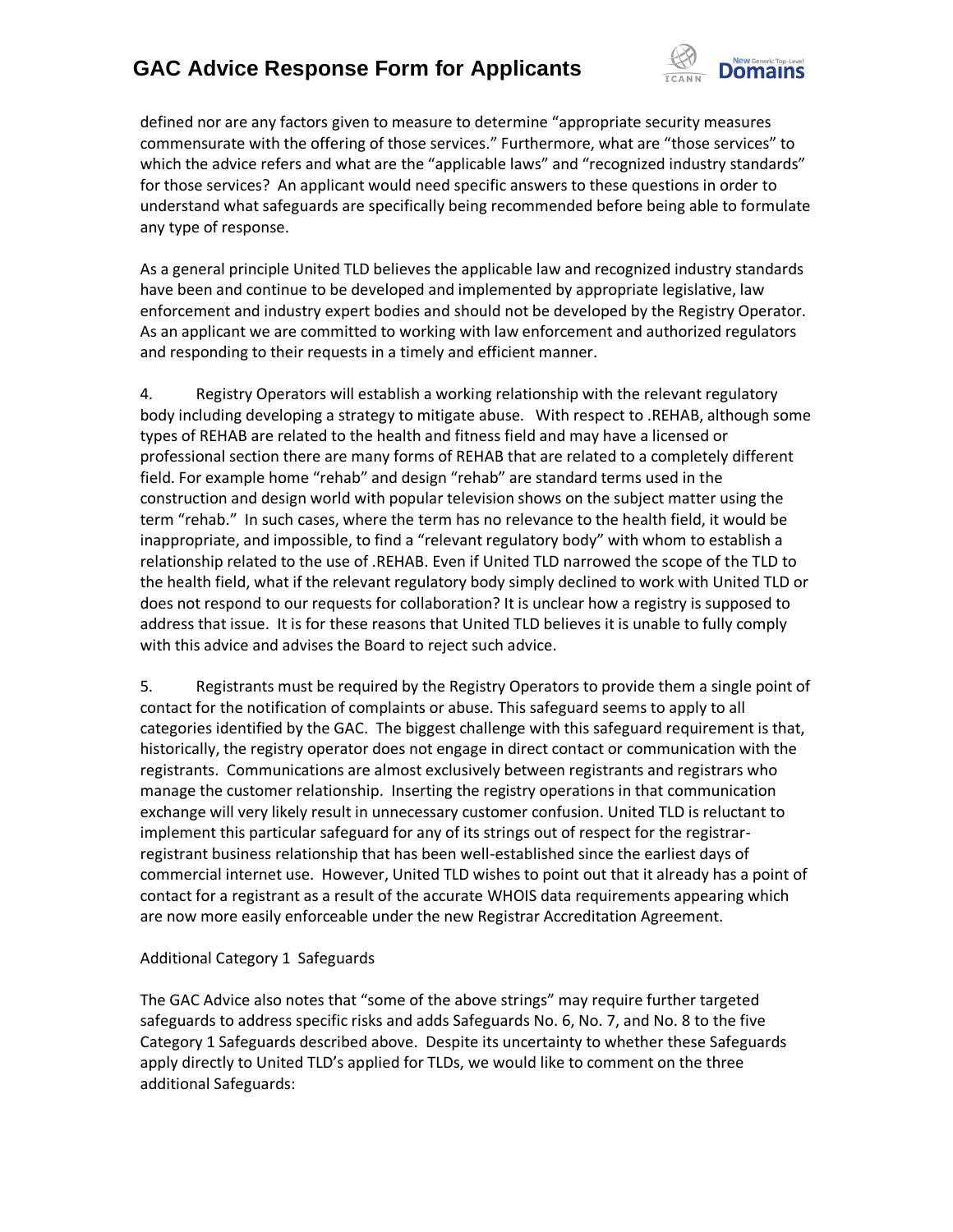

6. Registry Operator must verify and validate the registrant's authorizations, charters, licenses or other credentials for participation in this sector.

7. In case of doubt with regard to the authenticity of licenses or credentials, Registry Operators should consult with relevant national supervisory authorities, or their equivalents.

8. Registry Operator must conduct periodic post-registration checks to ensure registrants' validity and compliance with the above requirements.

United TLD believes the GAC Advice as articulated in these three additional Category 1 Safeguards should be wholly rejected for 5 reasons:

First, implementation of these Safeguards would go completely against the GAC's own Principles Regarding New gTLDs, published in March 2007 which included this principle among others:

2.5. The evaluation and selection procedure for new gTLD registries should respect the principles of fairness, transparency, and non-discrimination. All applicants for a new gTLD registry should therefore be evaluated against transparent and predictable criteria, fully available to the applicants prior to the initiation of the process. Normally, therefore, no subsequent additional selection criteria should be used in the process.

United TLD believes that the GAC Advice requiring implementation of these three additional Safeguards is equivalent to imposing "subsequent additional selection criteria" after the initiation of the evaluation process and therefore must be rejected.

Second, applicants, including United TLD, submitted their new gTLD applications believing that that they would be operating, managing and distributing generic TLDs. These three Safeguards completely change the nature of the new TLDs from being generic and widely available, to being "sponsored" TLDs restricted only to those individuals who must prove their status or credentials entitling them to register domain names with certain extensions. These three Safeguards are patently adverse to the core purpose of the new gTLD program and ICANN's mission generally which is to promote consumer choice and competition. Adoption of these three additional Safeguards would have material adverse effect on nearly every applicant and must be rejected. It's also important to note that these GAC recommended safeguards might have a discriminatory effect on users in some developing nations whose governments do not have regulatory bodies or keep databases from which a registrar could verify certifications or credentials. The GAC Advice should not have the effect of putting developing countries at a disadvantage because they do not have infrastructures necessary to enable validation or verification.

Third, the GAC Advice related to the additional safeguards is not specific enough. The GAC does not identify which strings should be subject to these safeguards. Further, the GAC fails to identify the "specific risks" it refers to or which "clear and/or regulated entry requirements" it means. Without a great deal more specifics with respect to the strings being referenced, the harms being addressed, or the requirements being recommended, no applicant can implement these safeguards.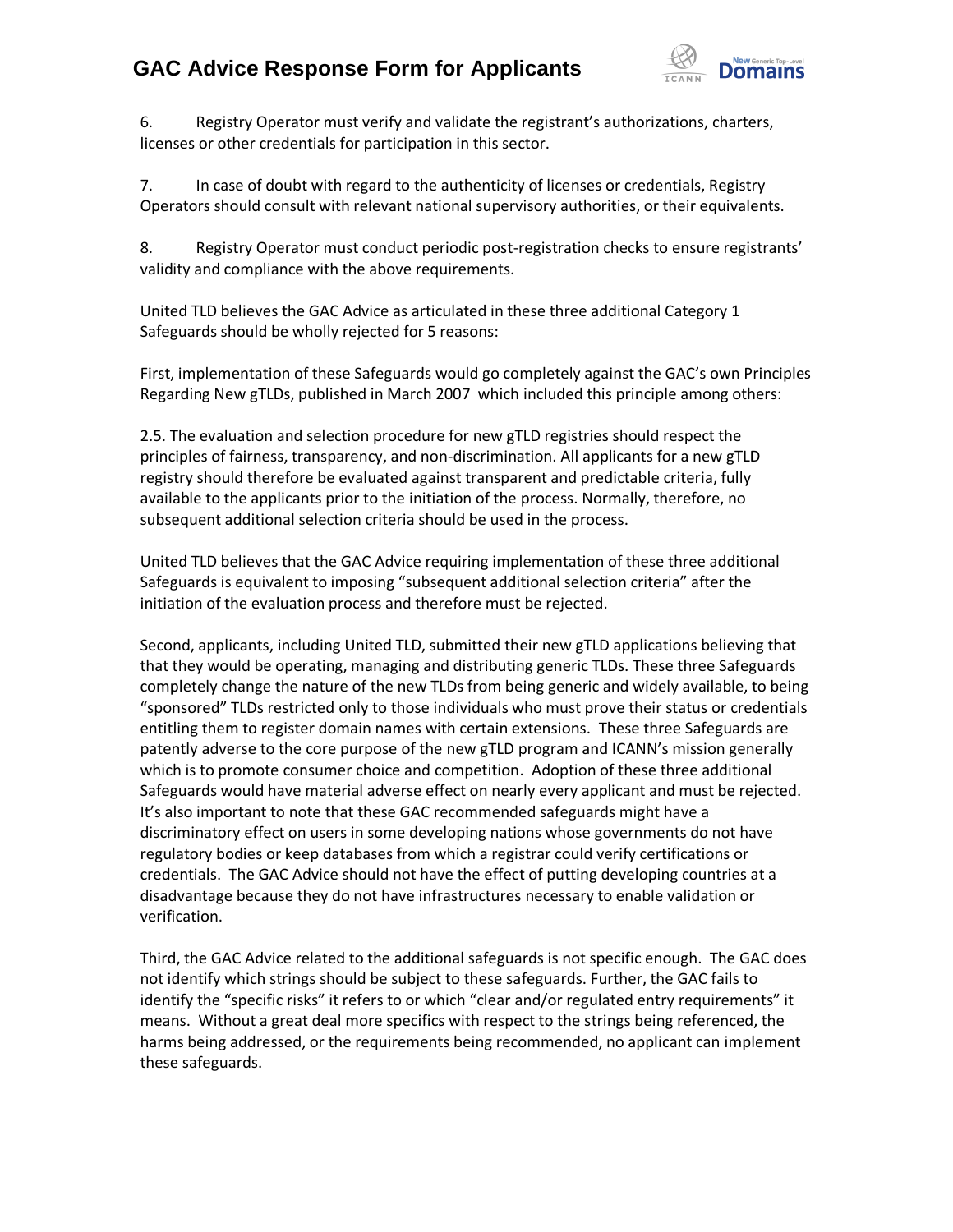

Fourth, the GAC Advice related to the additional safeguards is unworkable in practice. In Safeguard No. 6, for example, why would a registry operator verify and validate "charters" and "licenses" for the registration of a domain name in .REHAB, when the use of the domain name is not known? A registrant may use the domain as a designer.rehab or as property.rehab, where there is no license or charter to operate in that sector. These same examples also apply for Safeguard 7, where there may be multiple relevant authorities or NO relevant supervisory authorities with whom to consult. Finally, with respect to Safeguard 8, registry operators cannot conduct post-registration checks to insure registrants' validity and compliance with any "REHAB" requirements when the requirements are not tenable.

Finally, the spirit and actual letter of the GAC Advice related to these additional safeguards comes in a manner and form that is completely antithetical and contrary to ICANN's bottom-up, multi-stakeholder, consensus-driven policy development process. Because the proposed safeguards, if implemented, would effectively change how new gTLDs are managed, sold, distributed, registered, operated, and used in the marketplace, the GAC Advice is tantamount to making "top-down," dictatorial, non-consensus, policy which undermines the entire ICANN model. If ICANN chose to adopt any one of these three safeguards, ICANN would lose all legitimacy.

Category 2 – Restricted Registration Policies

In addition to Category 1 Safeguards, the GAC has also issued GAC Advice related to restricted registration policies.

United TLD believes that the domain name space should be operated in an open manner and that consumer choice and access is of paramount importance for the success of all new gTLDs. Any unduly burdensome restrictions on registrants or registrars should be avoided. Placing registration requirements or restrictions on some new gTLDs and not others will unfairly prejudice these new gTLDs when launched into the consumer marketplace. United TLD plans to offer .REHAB as an open top level domain name that will allow registrants to create innovative and specialized products and services that connect with their audience (for example, "constructionmaterials.REHAB" or "clothing.REHAB"). We envision websites that could be created by students and faculty members in colleges and universities who study REHAB related fields of study (for example, "holistic.REHAB"). We also foresee job-related websites related to REHAB (for example, "chicagojobs.REHAB"). These examples are just some of the many ways United TLD believes registrants will use this extension to create value for consumers. Restrictive registration policies on .REHAB would place this string at a disadvantage to one without such restrictions.

#### **Conclusion**

United TLD respects ICANN's multi-stakeholder policy development process and the role that the GAC plays in this process. As detailed above, United TLD agrees to implement the five general Safeguards and Category 1 Safeguards 1 and 2 for .REHAB and its other applied for strings. For the reasons given, however, United TLD is unable to adopt GAC Advice for Category 1 Safeguards 3-8 and urges the Board to reject the advice related to these Safeguards as well.